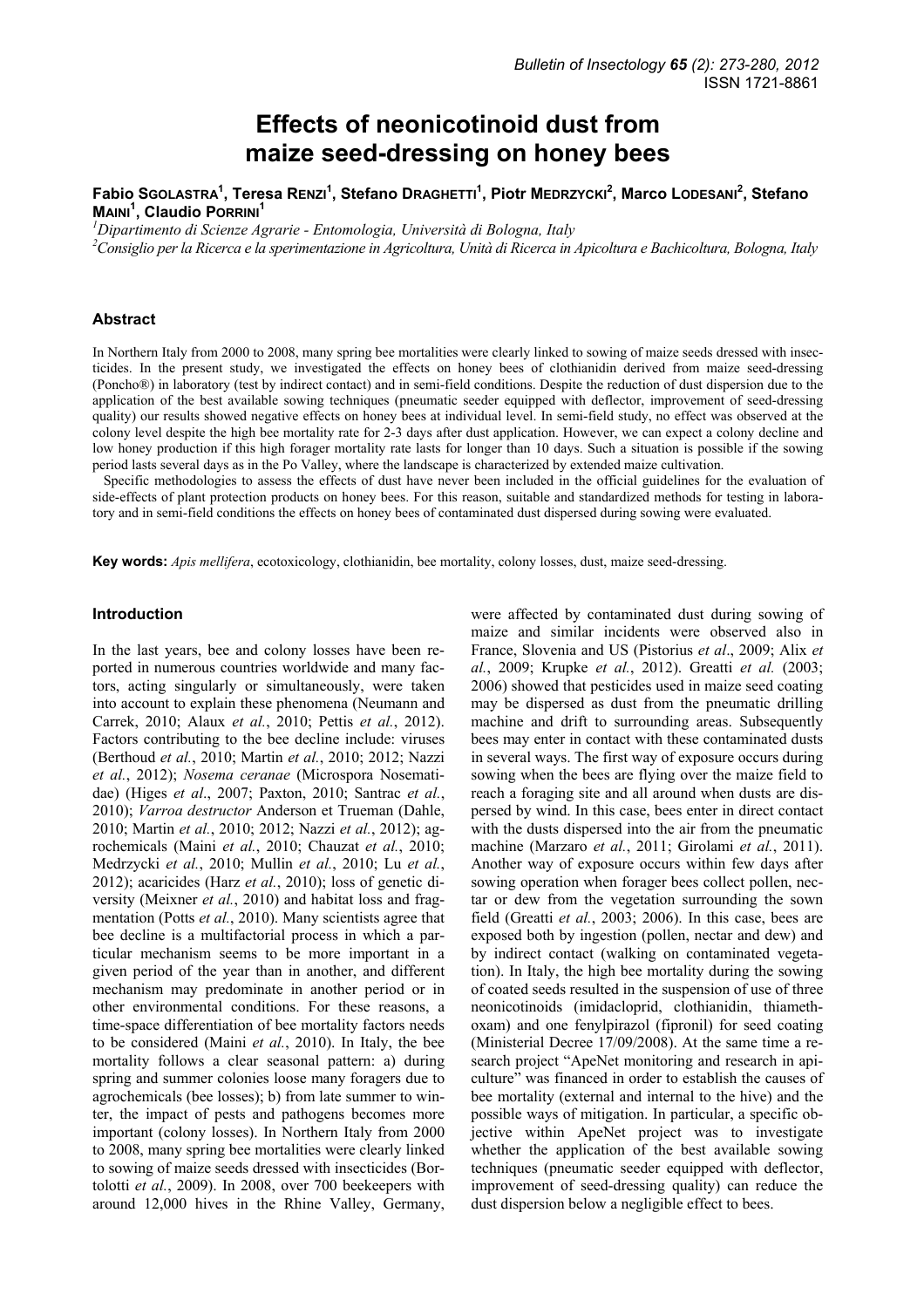The pesticides used for maize seed-dressing (clothianidin, imidacloprid, thiametoxam and fipronil) are extremely toxic for bees with lethal and sublehtal effects even at very low doses. Effects on orientation and foraging activity were observed in foraging bees fed *ad libitum* with 50-100 ppb of imidacloprid (Bortolotti *et al.*, 2003; Yang *et al.*, 2008), 1.34 ng/bee of thiametoxam (Henry *et al.*, 2012) and 0.3 ng/bee of fipronil (Decourtye *et al.*, 2011). In laboratory conditions, bees fed with low concentrations (100-500 ppb) of imidacloprid showed a reduction in the activity (Medrzycki *et al.*, 2003) and in olfactory learning performances (with 12 ng/bee) (Decourtye *et al.*, 2004). Similar effects on learning performance were observed in honey bees exposed by contact at low doses (0.5 ng/bee) of fipronil (Bernadou *et al.*, 2009). In the ApeNet project, the amount of active ingredients (a.i.) deposited on the ground during sowing at 5, 10, 20 m distances from the field edge was measured and a decline in pesticide concentration was observed as distance increased (ApeNet, 2009; 2010). However, it was shown that during the maize sowing operation bees can be exposed to variable pesticide contamination levels. This exposure depends on many factors, as: way of contact with the a.i., time from the sowing operation, size of the sown area, quality and quantity of vegetation in the margin of the field, meteorological conditions, and of course seeddressing quality and the application of deflector in the pneumatic seeder.

In the present study, within the framework of the ApeNet project, we investigated the effects on honey bees of clothianidin derived from maize seed-dressing (Poncho®). The study was carried out in laboratory (test by indirect contact) and in semi-field conditions. We decided to consider not the a.i. but the commercial compound, in order to simulate field conditions. Thus in our trials we applied the contaminated dust extracted by abrasion from dressed maize seeds.

We address the following questions: 1) Is the amount of contaminated dust dispersed at 5 meters from a maize field harmful for forager bees? 2) Is the dust containing Poncho® more toxic than the liquid formulation of the same active substance (Dantop®)? 3) Can the contaminated dust affect the colony at medium and long terms, including its sociophysiological parameters?

Despite the recent implication of contaminated dust in bee mortality phenomena in several countries around the world, no particular indication on how to assess the effects of dust to bees is taken into account in the official guidelines (OEPP/EPPO, 2010; OECD, 1998a; 1998b; 2007). For this reason, the aim of this study was also to develop suitable and standardized methods for testing in laboratory and in semi-field conditions the effects on honey bees of contaminated dust dispersed during sowing.

## **Materials and methods**

Contaminated dust was extracted from maize seed dressed with Poncho® using Heubach cylinder, the dust was sieved and the fraction <45 µm was used. The choice of the particle dimension was made in order to reflect field conditions where the major part of the dispersed particles during sowing operation was smaller than 45 µm (ApeNet, 2011). The dust was analyzed to assess the percentage of clothianidin and the tested dose  $(5.12 \text{ µg/m}^2)$  was chosen based on the previous results of field studies (ApeNet, 2010). In fact, this quantity reflects the amount deposited on the ground at 5 m distance from the edge of the field during maize sowing using a Gaspardo Magica six row-precision pneumatic seeder (75,000 seeds/ha) with dual pipe deflector. The seeds (Hybrid employed PR32G44; Pioneer Hi-Bred) were supplied in 2010 by the Italian Seed Association and the quantity of dust abrasion resulted below 2 g/100 kg of seeds. Contaminated dust was mixed with an appropriate quantity of talc (used as a dispersing agent) in order to reach the desired concentration. Four samples of the talc-Poncho® mixture used for the treatments, were analysed to assess the real concentration of active ingredient. The same concentration of a.i.  $(5.12 \mu g/m^2)$  was used in laboratory and semi-field study. We chose talc as dispersing agent because it is a common mineral material, not toxic to bees and it is usually added to seed boxes to reduce friction and stickiness and ensure smooth flow of seeds during planting. In a recent study it was shown that waste talc expelled during and after sowing represents another route of pesticide exposure for bees (Krupke *et al.*, 2012).

## Laboratory study

The indirect contact toxicity of dust contaminated by the clothianidin-based product Poncho® was compared, in laboratory conditions, to that of spray formulation of the same active substance (Dantop®) and at the same dose. In both treatments, forager bees (10 bees per cage) were exposed to clothianidin by walking for 3 h on treated apple leaves, placed on the bottom of plexiglass hoarding cage ( $13 \times 6 \times 11$  cm - surface of contaminate area =  $57.2 \text{ cm}^2$ ). The exposure time of 3 hours was chosen in according to the protocol developed by Arzone and Vidano (1980). Bees were kept in darkness at 25 °C during the test. For the liquid formulation, the leaves were sprayed with 200 µl of test solution (water only in the control) and for the dust treatment, 0.01 g of Poncho® dust mixed with talc was applied (talc only in the control). The forager bees were transferred onto treated apple leaves immediately after treatment application or soon as the spray had dried (for the liquid formulation). During the trial, bees were fed with 50% (w/w) sugar solution. Five groups of 10 bees were used for each treatment. Mortality data was corrected for control mortality with Schneider-Orelli's formula and the effects of dust and liquid formulation were compared using Student t-test for each assessment hour. Before processing the mortality rate was arcsine transformed to normalize the data.

#### Semi-field study

In 2010, a semi-field cage test was conducted following the EPPO 1/170 (4) guidelines (OEPP/EPPO, 2010) adapted to seed treatment. The study was carried out in an oilseed rape (*Brassica napus* L.) field of 2000 m<sup>2</sup> in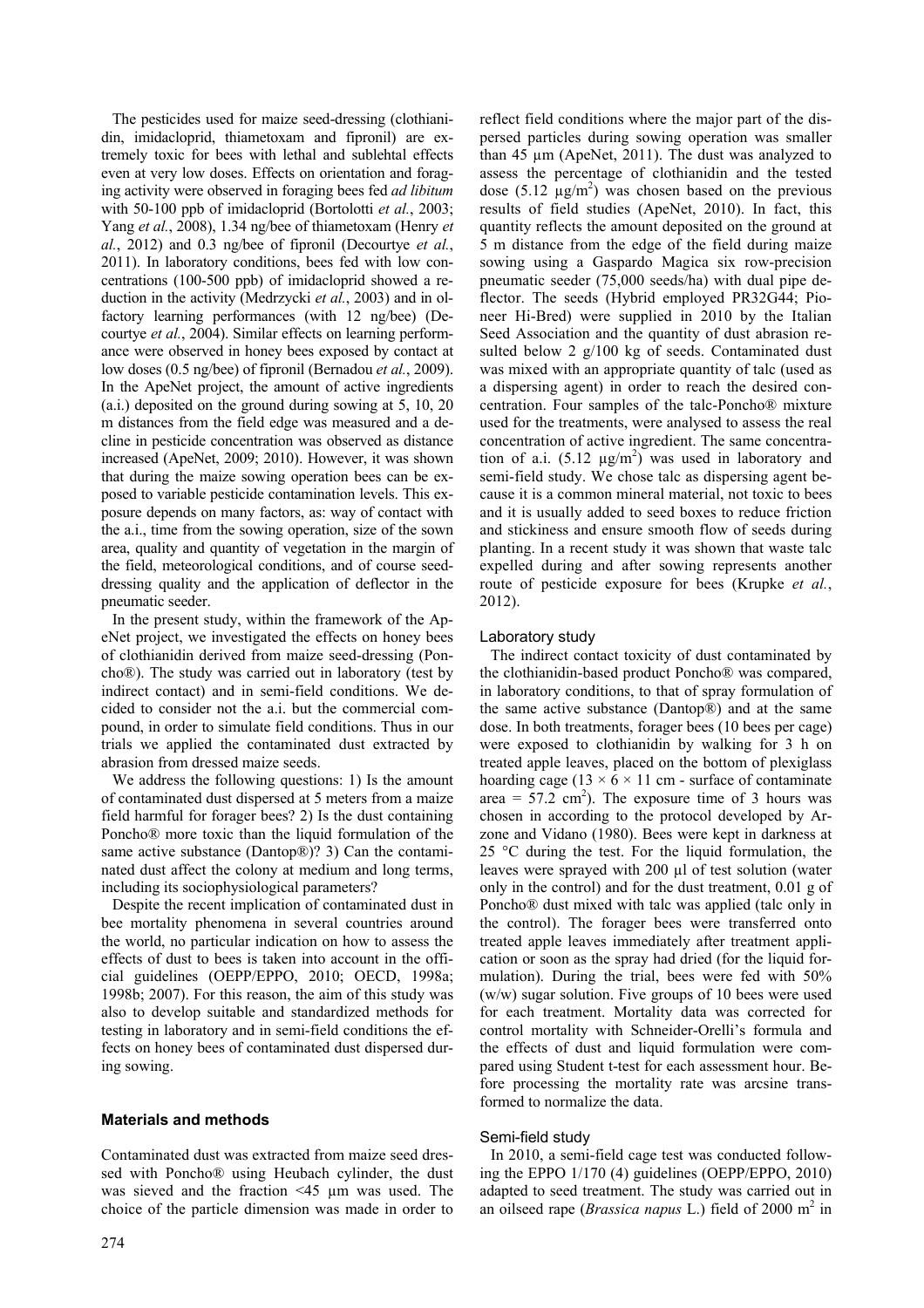the Experimental Farm of the University of Bologna. Six cages (three for each treatment) of  $40 \text{ m}^2$  each covered with white anti-aphid net were set up before oilseed rape blooming. On May 31<sup>st</sup>, with 50% blooming, in each cage, one nuke containing a healthy queen dated 2009 and bees arranged in three frames (about 5000 adult bees, two frames containing all brood stages and one with 20-25% of nectar and pollen stores) was introduced. All nukes were prepared at the same time with sister queens to guarantee uniform bee colonies. A trap for dead bee collection (type "underbasket") was placed in front each nuke.

The treatment was applied on June  $7<sup>th</sup>$  at noon, when the crop was in full flowering and the bees were actively foraging. In each cage, 200 g of talc (pure in the control cages and containing 204.77 µg of clothianidin in the treated cages) was distributed uniformly with a mechanic pulverizer (Cifarelli® M3; Dusts-out: 0-6 Kg/min; Speed air: 125 m/sec; Volume air: 20 m<sup>3</sup>/min). The dose of clothianidin was calculated in order to assure the same concentration (per  $m<sup>2</sup>$  of soil) as that applied in the laboratory study.

During the semi-field test, the following parameters were assessed:

- 1 Daily mortality: the daily number of dead bees in "underbasket" traps;
- 2 Strength of the colony: the number of adult bees and the brood extension assessed with the Liebefeld method (Imdorf *et al.*, 1987);
- 3 Flight activity: the number of bees exiting the nuke in 30";
- 4 Foraging activity: the instant number of bees in three fixed plots of 0.25  $m^2$  each (total surface =  $0.75 \text{ m}^2$ ).
- 5 Foraging behaviour: the abnormal behaviour of the bees in each plot was recorded using a standardised approach by Giffard and Mamet (2009). The abnormal foraging behaviour was classified in three groups related to increasing levels of intoxication: a) motionless bees on plants, b) bees in cleaning activity, c) hanging-knocked out bees;
- 6 Bee behaviour in front of the nuke;
- 7 Socio-physiological status of the colony: a) thermoregulation capacity - temperature inside the nuke (between the two brood frames) was recorded by data logger iButton DS1923; b) Comb construction capacity - an empty frame was introduced in the nuke the day of treatment and the percentage of frame surface covered by built comb was subsequently measured. Both the thermoregulation and the comb construction capacities are considered two important physiological parameters to assess the vitality of a colony (Tautz, 2008).

Mortality and behavioural assessments were conducted before and at several moments after treatment: on days –3, –1, 0, 1, 2, 3, 5 and 7. Foraging and flight activities were assessed every two hours in the middle part of the daytime (10.00-12.00-14.00-16.00) except for day –3 when the data was collected only in the afternoon. The strength of the colonies was assessed once before (on day –4) and 7 and 15 days after the treatment.

The comb construction capacity was recorded 7 and 15 days after treatment. The internal temperature was recorded constantly from the day –3 till the day 5.

After 8 days from the treatment, the screening net was removed in order to allow the free foraging activity of bees. On June 30<sup>th</sup> the colonies were moved to another site, about 6 Km away from the experimental field. On July 15<sup>th</sup> other two frames were added in each nuke and in mid summer (August) and before wintering, antivarroa treatments were applied, respectively with Api-Var® (a.i. Amitraz) stripes and with oxalic acid. The colony strength was assessed every two months until wintering and once after wintering (February 2011) in order to assess potential delayed effects.

We used repeated-measures ANOVA to analyse differences in daily bee mortality and colony strength between treatments and among the different observation days. To address normality and homoscedasticity, the daily mortality values were  $log(x+1)$ -transformed. The percentage (arcsine-transformed) of built comb in the two treatments was compared using t-test. The differences between treatments and days of the mean daily inhive temperature were analysed with repeated-measures ANOVA. The flight activity and foraging activity were compared between the two treatments, separately before and after application, with Wilcoxon test. Since the current guideline (OEPP/EPPO, 2010) gives no particular indication about the method of elaboration and interpretation of semi-field and field data, in order to evaluate the level of bee mortality, we used the index proposed by Schmidt *et al*. (2003). This index is based on the ratio of daily bee mortality between and after treatment calculated for the treated colonies and divided by the same ratio calculated for the control colonies. Thus we obtain the deviation of the mortality in the treated-cages from the control-cages.

# **Results**

The analysis of the four samples of talc mixed with contaminated dust showed an a.i. concentration  $10.0\% \pm 4.7$ lower than the estimated values.

#### Laboratory study

Despite the real a.i. concentration in dust was slightly lower than the expected one, no significant differences were found in the indirect toxicity test between the liquid and the dust formulation. Our laboratory results showed that, up to  $24<sup>th</sup>$  hour, mortality induced by the two products was comparable and below 15%. During the subsequent hours, the number of dead bees increased similarly in both treatments (figure 1).

#### Semi-field study

We found no significant differences in bee mortality between treated- and control-cages ( $F = 0.95$ ; df = 1, 4;  $p = 0.38$ ) and among the days of the trial (F = 1.99;  $df = 4$ , 24;  $p = 0.11$ ). However, we found a significant interaction between the two factors ( $F = 4.10$ ; df = 4, 24;  $p = 0.006$ ). In the treated-cages, the daily bee mortality increased in the first 2-3 days after the dust application,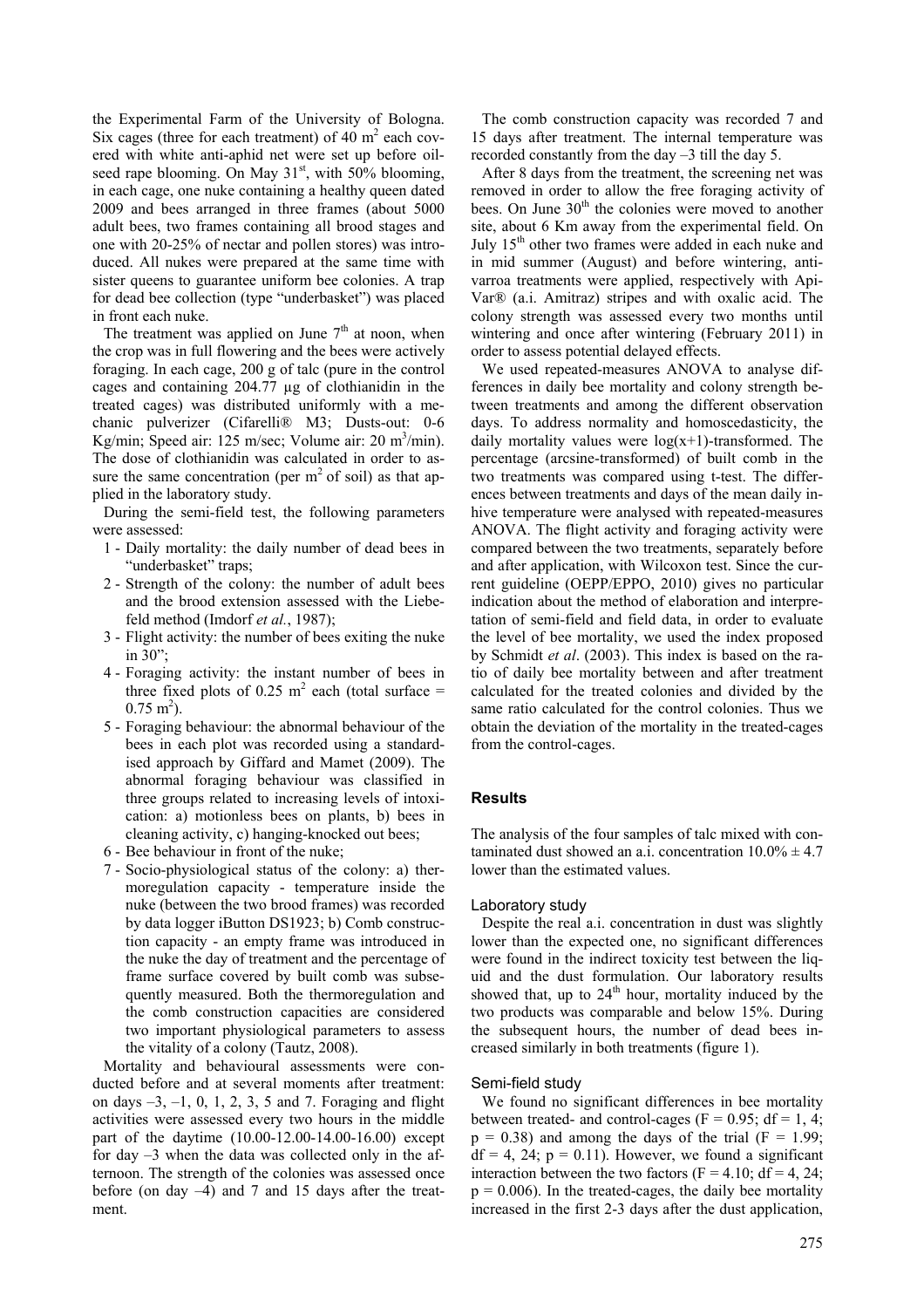

**Figure 1.** Corrected bee mortality  $(\pm \text{ SE})$  in dust (Poncho®) and liquid (Dantop®) formulation treatments (No statistical differences  $(p > 0.05)$  were observed between treatments).

whereas it was stable in the controls. Bee mortality in treated cages was significantly higher than in control cages the first two days. A similar trend was observed also after 3 days, but differences failed significance (figure 2). The index proposed by Schmidt *et al*. (2003) was calculated based on mortality data collected between day –3 and day 5. The relative bee mortality was then  $\sim$ 10 times higher in treated than in control cages (table 1). The colony strength (number of adult bees and brood) significantly changed during the trial but with similar trend in both treatments (table 2). The number of adult bees and brood cells decreased after 7 days from treatment due to the confined condition, but then rapidly increased during summer. Later, at the beginning of wintering the brood decreased as the mean environmental temperatures dropped to 10 °C. In February 2011, treated and control colonies showed adequate number of adult bees and brood to assure good colony



**Figure 2.** Mean  $\pm$  SE daily bee mortality in control and treated cages. \* Statistically significant differences between control and treated within the same day  $(p < 0.05)$ .

growth during spring (figure 3). In April, all the colonies were transferred from the nukes to the 10-frames hives.

The comb constructions started in all colonies after 7 days from the treatment and after 15 days the percentage of comb constructed was similar between treatments (control:  $20.6 \pm 2.4\%$ ; treated:  $22.2 \pm 14.7\%$ ) (t = 0.29;  $p = 0.78$ ).

The mean in-hive temperature was  $35.3 \pm 0.1$  and  $35.0$  $\pm$  0.1 °C in control and treated-cages respectively, thus we conclude that the thermoregulation capacity was not affected by treatment ( $F = 0.69$ ; df = 1, 4; p = 0.45). In both treatments, the temperature decreased and showed large fluctuations during the confinement period whereas it became stable after the removing of the screening net (F = 6.20; df = 17, 68; p < 0.001). The treatment-days interaction was not significant ( $F = 0.85$ ;  $df = 17, 68; p = 0.63$ ).

| # Colony | Treatment | before treatment<br>$(3 \text{ days})$ | Mean daily bee mortality Mean daily bee mortality<br>after treatment<br>$(5 \text{ days})$ | Ratio post-treatment/<br>pre-treatment |
|----------|-----------|----------------------------------------|--------------------------------------------------------------------------------------------|----------------------------------------|
|          | Control   | 9.0                                    | 4.8                                                                                        |                                        |
| 3        | Control   | 3.3                                    | 1.8                                                                                        | 0.9                                    |
| 5        | Control   | 2.7                                    | 4.6                                                                                        |                                        |
| 2        | Treated   | 0.3                                    | 7.8                                                                                        |                                        |
| 4        | Treated   | 6.7                                    | 6.4                                                                                        | 9.7                                    |
| 6        | Treated   | 37                                     | 17.0                                                                                       |                                        |
|          | 10.7      |                                        |                                                                                            |                                        |

**Table 1.** Bee mortality before and after treatment, comparison of daily bee mortality in treated and control colonies using the Index proposed by Schmidt *et al*. (2003).

|  | <b>Table 2.</b> Repeated measures ANOVA test for colony strength. *Statistically significant differences ( $p < 0.05$ ). |  |  |  |  |  |  |  |
|--|--------------------------------------------------------------------------------------------------------------------------|--|--|--|--|--|--|--|
|--|--------------------------------------------------------------------------------------------------------------------------|--|--|--|--|--|--|--|

| Effect       |      | Adult<br>bees |         |        | Brood                     |         |
|--------------|------|---------------|---------|--------|---------------------------|---------|
|              |      | df            |         |        |                           |         |
| Treatment    | 0.23 |               | 0.66    | 0.09   | $\overline{4}$<br>$\pm$ . | 0.78    |
| Days         | 7.85 | 6. 24         | $0.01*$ | 107.26 | 6, 24                     | $0.01*$ |
| Interactions | 0.76 | 24            | 0.61    |        | 6.24                      | 0.35    |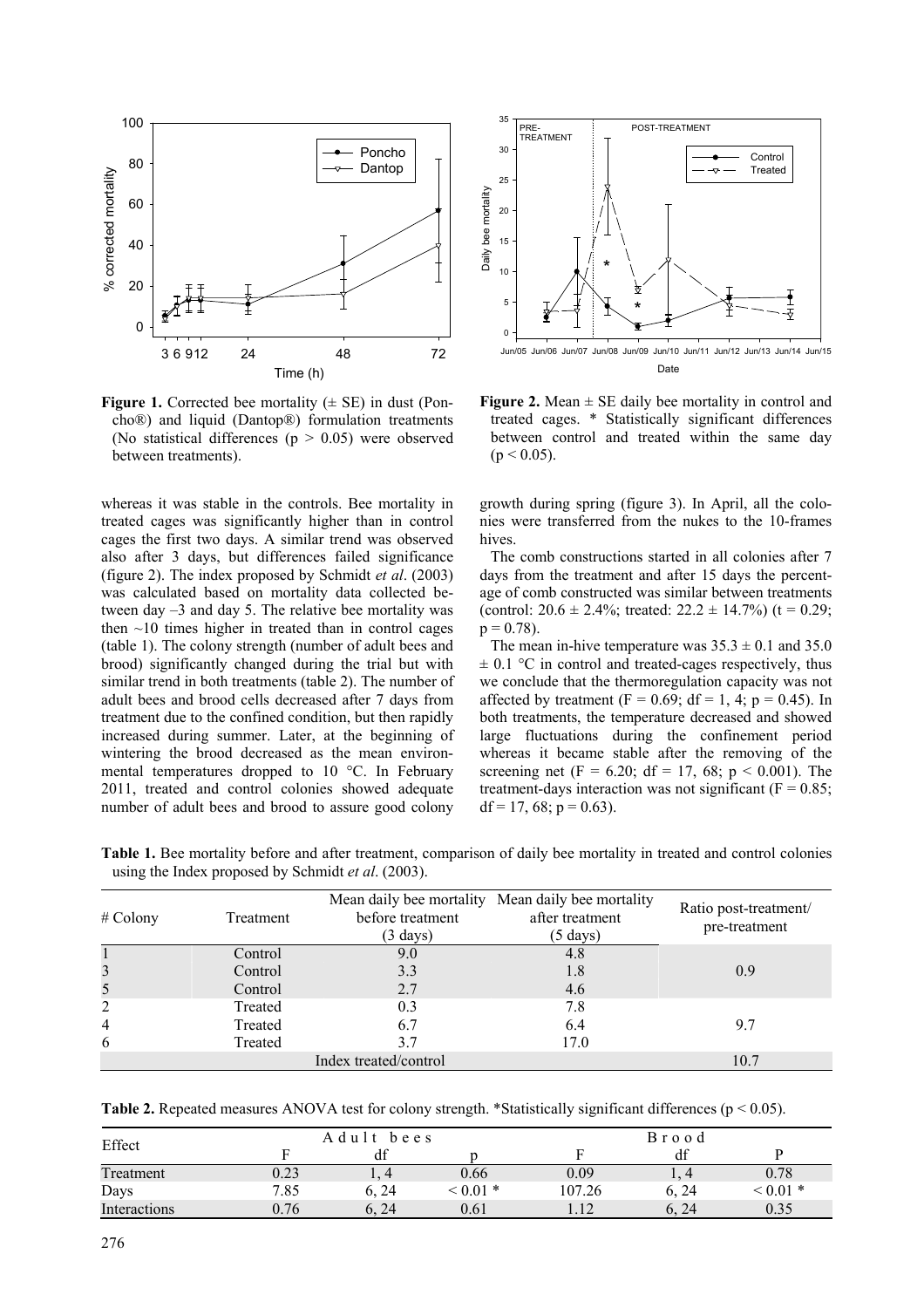

**Figure 3.** Mean  $\pm$  SE of number of sixths of adult bees (A) and brood (B) in control and treated cages.

We found no significant differences in flight activity between treatments before application (control: 8.1 bees; treated: 9.5 bees;  $p = 0.26$ ). But after application, the flight activity in treated cages was significantly higher than in control ones (8.7 bees and 7.3 bees respectively;  $p < 0.01$ ). The foraging activity (the total number of bees in the three plots) was similar between treatments, both before (control: 23.0 bees; treated: 22.6 bees;  $p = 0.57$ ) and after application (control: 16.9 bees; treated: 16.2 bees;  $p = 0.50$ ). In addition, the foraging behaviour observed on the plots showed no obvious symptoms of poisoning. This was demonstrated by the low frequency of abnormal behaviours observed in both groups (table 3). However, in the treated cages, the day after the dust application, we noted many agitated bees and some bees  $(\sim 10$  per cage), showing abnormal behaviours (cleaning behaviour and uncoordinated body movements) at the entrance of the hive.

## **Discussion and conclusions**

The laboratory indirect toxicity test showed that bee mortality caused by the dust contaminated with clothianidin-based product Poncho® was not significantly different from that caused by liquid formulation (Dantop®), even if in our study the test concentration of the former was slightly lower than in the latter. Both application ways caused significant mortality rates, even if delayed in time. This demonstrates that bees can get intoxicated after exposure to quantities of a.i. dispersed during sowing of treated maize seeds and deposited on

wild vegetation. In previous studies (ApeNet, 2010) sub-lethal effects were also observed in several bees exposed to the dust at the concentration found at 5 meters from edge of the sowing field.

Various studies have reported the sub-lethal and lethal effects of neonicotinoids on the individual bees (Bortolotti *et al*., 2003; Medrzycki *et al*., 2003; Decourtye *et al*., 2004; Yang *et al*., 2008). Information on these effects on colony is scarce, but recently Henry *et al*. (2012) and Lu *et al*. (2012) have found potential negative neonicotinoid effects on the colony. Semi-field and field studies are suitable to study the effects on colonies, including assessment of behaviour, bee mortality and the interaction among bees, exposed to the compound under realistic conditions. Compared to field studies, semi-field studies are easier to control and allow higher numbers of replicates which facilitates statistical evaluations. However, until now the available standardized test methods (OEPP/EPPO, 2010) do not consider the possibility to study bee exposure to dust and do not give any particular indication in order to study long period effects and specific behaviours.

In this study we propose a new method to test in laboratory and in semi-field (cage) the effects of the dust dispersed during sowing operations on honey bees, knowing the exact exposure concentration of the active ingredient.

Only few methods have been proposed to assess in standardized way the impact of dust from coated seeds on bees. In a combined field to laboratory study, Giffard and Dupont (2009) test mortality of bees on *Tibouchina* spp. foliage following the methodology based on EPA

**Table 3.** Total number of bees observed on oilseed rape plots exhibiting abnormal behaviour. Values between parentheses refer to pre-treatment. N - absolute number of bees observed in the plots.

|                        | Bees immobile<br>on leaves or flowers | Bees engaged<br>in cleaning activity | Hanging-knocked out bees |
|------------------------|---------------------------------------|--------------------------------------|--------------------------|
| Control ( $N = 1669$ ) | 3(0)                                  | 0(0)                                 | 0(0)                     |
| Treated ( $N = 1614$ ) | (0(0)                                 | 2(4)                                 | 0(0)                     |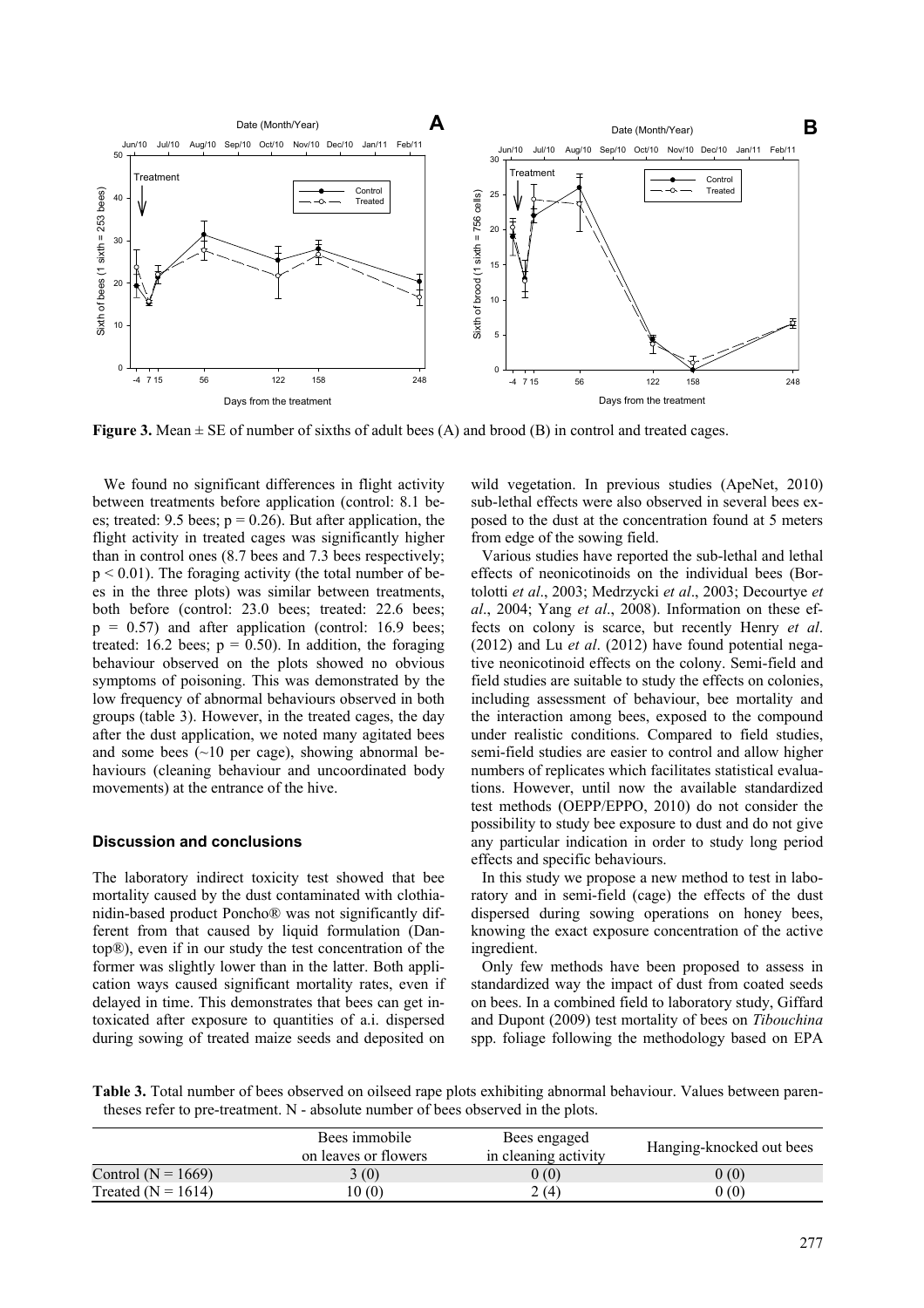guideline relative to residues on foliage (EPA, 1996). The foliage of *Tibouchina* spp. planted in the edge of the field, was exposed to dust dispersed during sowing of treated seeds. Assessments were conducted in the laboratory under controlled conditions and bees were introduced in containers with foliage collected 2 and 24 hours after sowing. Bees were exposed to treated leaves for 4, 24 and 48 hours. Similarly, Georgiadis *et al.* (2011) proposed to assess the impact of dust to bees in semi-field studies simulating the sowing process carried out in a maize field surrounded by areas with flowering oilseed rape. In both studies, bees are exposed to the dust, simulating the field scenario but it is not possible to know the pesticide exposure concentration *a priori*. In our laboratory and semi-field method it is possible to apply the desired concentration estimated with specific sowing studies. In the present study we used the mean a.i. concentration deposited on the ground at 5 meters distance from the field's edge, during sowing with a drilling machine equipped with dual pipe deflector. Our results showed that this concentration is toxic to bees despite the deflector pipe modification reduced the quantity of dispersed a.i. by an average of 50% compared with the unmodified seed drill (ApeNet, 2010).

After dust application, the mortality level observed in the semi-field study increased about 10-11 times compared to the control. The mortality was significantly higher than in control during the first 2 days and was still ecologically relevant during the  $3<sup>rd</sup>$  day. Similar results were observed in a field study with thiametoxam. In this study, the bee mortality increased on the day of sowing and the number of foraging bees decreased on the day after sowing (Tremolada *et al.*, 2010).

In our semi-field test, sub-lethal effects (cleaning behaviours and agitation) were observed only in few bees in front of the treated hives and no effect was evident during foraging activity. Despite the peak of mortality observed after dust application, no significant differences emerged with regard to colony strength (figures 2 and 3). Colony development decreased during confined period but increased from day 7 to day 15, i.e. after removal of the net that covered the cage. In fact, confined conditions resulted in a natural reduction of egg laying in control and in treated cages.

Comparing the treated cages with the control ones, the lethal effects on individual bees did affect neither the colony development nor the socio-physiological parameters (thermoregulation and comb construction capacity) and did not show long-term effects. Probably the homeostatic capacity of the colony avoided the colony decline despite the high bee mortality rate for 2-3 days.

According to Khoury's model (Khoury *et al.*, 2011), colonies are able to survive at a forager mortality rate 3 times higher than that of control colonies, if this mortality lasts for a few days. A colony decline can be expected if this high forager mortality rate lasts for more than 10 days. If this forager mortality lasts for a period of 30 days, instead, colony survival may be impaired (Henry *et al.*, 2012). Such a situation is possible if the sowing period lasts several days as in the Po Valley, where the landscape is characterized by extended maize cultivation. However, even if the mortality peak did not affect the colony development and survival, the forager loss may result in a decline of honey production and pollination service. This is particularly important in spring, in coincidence with maize sowing operations, when many crops and wild plants are in bloom. Due to limitation of the semi-field tests to measure the effects on honey production and colony development (because small colonies are used), specific field tests, as recently proposed in the EFSA Opinion (EFSA, 2012), should be carried out in order to confirm this hypothesis. Moreover, due to the short distance between the hive and the foraging source, in semi-field conditions, disorientation (one of the most important sublethal effects) does not occur with the same probability and intensity as it may happen in the open field (EFSA, 2012).

In conclusion, the a.i. concentration dispersed at the edge and over the field from the pneumatic seeder equipped with deflector, used as mitigation action, cannot be considered sufficiently safe for bees and higher tier tests are required.

# **Acknowledgements**

We are grateful to P. Pulcini (CRA-PAV), M. Boi, G. Serra and R. Colombo (CRA-API) for the chemical analysis. Thanks are due to C. Sciò, L. Mattioli (Bologna) for their help during the semi-field study. We very much appreciate the constructive and helpful comments of three anonymous reviewers. The study was supported by Project "ApeNet: monitoring and research in apiculture", funded by the Italian Ministry of Agricultural Food and Forestry Policies.

## **References**

- ALAUX C., BRUNET J. L., DUSSAUBAT C., MONDET F., TCHA-MITCHAN S., COUSIN M., BRILLARD J., BALDY A., BELZUNCES L. P., LE CONTE Y., 2010.- Interactions between Nosema microspores and a neonicotinoid weaken honeybees (*Apis mellifera*). -*Environmental Microbiology*, 12: 774-782.
- ALIX A., VERGNET C., MERCIER T., 2009.- Risks to bees from dusts emitted at sowing of coated seeds: concerns, risk assessment and risk management.- *Julius-Kuhn Archive*, 423: 131-132.
- APENET, 2009.- *"Effects of coated maize seed on honey bees". Report based on results obtained from the first year of activity of the ApeNet project*.- CRA-API, Bologna, Italy. [online] URL: http://www.reterurale.it/apenet
- APENET, 2010.- *"Effects of coated maize seed on honey bees". Report based on results obtained from the second year of activity of the ApeNet project*.- CRA-API, Bologna, Italy. [online] URL: http://www.reterurale.it/apenet
- APENET, 2011.- *"Effects of coated maize seed on honey bees". Report based on results obtained from the third year of activity of the ApeNet project*.- CRA-API, Bologna, Italy. [online] URL: http://www.reterurale.it/apenet
- ARZONE A., VIDANO C., 1980.- Methods of testing pesticide toxicity to honey bees.- *Bollettino del Laboratorio di Entomologia Agraria "Filippo Silvestri"*, 37: 161-165.
- BERNADOU A., DAMARES F., COURET-FAUVEL T., SANDOZ J. C., GAUTHIER M., 2009.- Effect of fipronil on side-specific antennal tactile learning in the honeybee.- *Journal of Insect Physiology*, 55 (12): 1099-1106.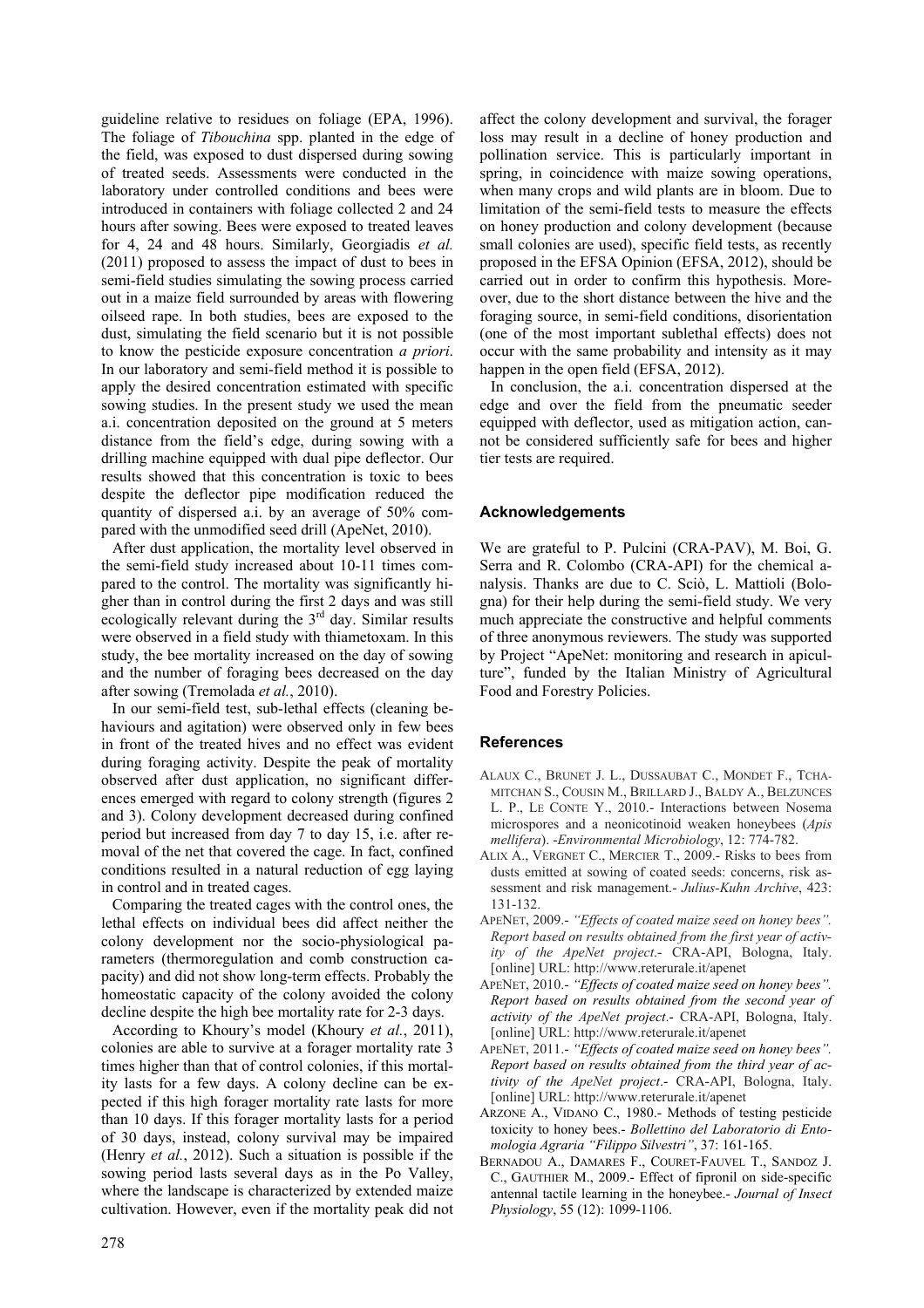- BERTHOUD H., IMDORF A., HAUETER M., RADLOFF S., NEU-MANN P., 2010.- Virus infections and winter losses of honey bee colonies (*Apis mellifera*).- *Journal of Apicultural Research*, 49 (1): 60-65.
- BORTOLOTTI L., MONTANARI R., MARCELINO J., MEDRZYKI P., MAINI S., PORRINI C., 2003.- Effects of sub-lethal imidacloprid doses on the homing rate and foraging activity of honey bees.- *Bulletin of Insectology*, 56 (1): 63-67.
- BORTOLOTTI L., SABATINI A. G., MUTINELLI F., ASTUTI M., LAVAZZA A., PIRO R., TESORIERO D., MEDRZYCKI P., SGO-LASTRA F., PORRINI C., 2009.- Spring honey bee losses in Italy.- *Julius-Kühn-Archiv*, 423: 148-145.
- CHAUZAT M. P., MARTEL A. C., BLANCHARD P., CLÈMENT M. C., SHURR F., LAIR C., RIBIÈRE M., WALLNER K., ROSENK-RANZ P., FAUCON J. P., 2010.- A case report of a honey bee colony poisoning incident in France.- *Journal of Apicultural Research*, 49 (1): 113-115.
- DAHLE B., 2010.- The role of *Varroa destructor* for honey bee colonies losses in Norway.- *Journal of Apicultural Research*, 49 (1): 124-125.
- DECOURTYE A., ARMENGAUD C., RENOU M., DEVILLERS J., CLUZEAU S., GAUTHIER M., PHAM-DELEGUE M. H., 2004.- Imidacloprid impairs memory and brain metabolism in the honey bee (*Apis mellifera L.*). *Pesticide Biochemistry and Physiology* 78: 83-92. DOI:10.1016/j.pestbp.2003.10.001.
- DECOURTYE A., DEVILLERS J., AUPINEL P., BRUN F., BAGNIS C., FOURRIER J., GAUTHIER M., 2011.- Honeybee tracking with microchips: a new methodology to measure the effects of pesticides.- *Ecotoxicology*, 20: 429-437.
- EFSA, 2012.- Scientific opinion on the science behind the development of a risk assessment of plant protection products on bees (*Apis mellifera*, *Bombus* spp. and solitary bees).- *EFSA Journal 2012*, 10 (5): 2668.
- EPA, 1996.- *Honey bee toxicity of residues on foliage*.- Ecological effects test guidelines OPPTS 850.3030.
- GEORGIADIS P.-TH., PISTORIUS J., HEIMBACH U., STÄHLER M., SCHWABE K., 2011.- Dust drift during sowing of maizeeffects on honey bees, p. 42. In: *Programme and abstracts of the 11th international symposium hazards of pesticides to bees*, 2-4 November 2011, Wageningen, The Netherlands.
- GIFFARD H., DUPONT T., 2009.- A methodology to assess the impact on bees of dust from coated seeds.- *Julius-Kühn-Archiv*, 423: 73-75.
- GIFFARD H., MAMET O., 2009.- Behavior of honey bees: a guideline to assess troubles in bee foraging activity under insect-proof tunnels.- *Julius-Kühn-Archiv*, 423: 71-73.
- GIROLAMI V., MARZARO M., VIVAN L., MAZZON L., GREATTI M., GIORIO C., MARTON D., TAPPARO A., 2011.- Fatal powdering of bees in flight with particulates of neonicotinoidi seed coating and humidity implication.- *Journal of Applied Entomology*, 136: 17-26.
- GREATTI M., SABATINI A. G., BARBATTINI R., ROSSI S., STRAV-ISI A., 2003.- Risk of environmental contamination by active ingredient imidacloprid used for corn seed dressing. Preliminary results.- *Bulletin of Insectology*, 59 (1): 69-72.
- GREATTI M., BARBATTINI R., STRAVISI A., SABATINI A. G., ROSSI S., 2006.- Presence of the a.i. imidacloprid on vegetation near corn fields sown with Gaucho® dressed seeds.- *Bulletin of Insectology*, 59 (2): 99-103.
- HARZ M., MÜLLER F., RADEMACHER E., 2010.- Organic acids: acute toxicity on *Apis mellifera* and recovery in the haemolymph.- *Journal of Apicultural Research*, 49 (1): 95-96.
- HENRY M., BEGUIN M., REQUIER F., ROLLINE O., ODOUX J.-F., AUPINEL P., APTEL J., TCHAMITCHIAN S., DECOURTYE A., 2012.- A common pesticide decreases foraging success and survival in honey bees.- *Science*, 336 (6079): 348-350.
- HIGES M., GARCI-PALENCIA P., MARTIN-HERNANDEZ R., ME-ANA A., 2007.- Experimental infection of *Apis mellifera* honey bees with the Microsporidia *Nosema ceranae*.- *Journal of Invertebrate Pathology*, 94: 211-217.
- IMDORF A., BUEHLMANN G., GERIG L., KILCHENMANN V., WILLE H., 1987.- Überprüfung der Schätzmethode zur Ermittlung der Brutfläche und der Anzahl Arbeiterinnen in freifliegenden Bienenvölkern.- *Apidologie*, 18: 137-146.
- KHOURY D. S., MYERSCOUGH M. R., BARRON A. B., 2011.- A quantitative model of honey bee colony population dynamics.- *PLoS ONE*, 6 (4): e18491.
- KRUPKE C. H., HUNT G. J., EITZER B. D., ANDINO G., GIVEN K., 2012.- Multiple routes of pesticide exposure for honey bees linving near agricultural fields.- *PloS ONE*, 7 (1): e29268.
- LU C., WARCHOL K. M., CALLAHAN R. A., 2012.- *In situ* replication of honey bee colony collapse disorder.- *Bulletin of Insectology*, 65 (5): 99-106.
- MAINI S., MEDRZYCKI P., PORRINI C., 2010.- The puzzle of honey bee losses: a brief review.- *Bulletin of Insectology*, 63  $(1)$ : 153-160.
- MARTIN S. J., BALL B. V., CARRECK N. L., 2010.- Prevalence and persistence of deformed wing virus (DWV) in untreated or acaricide treated *Varroa destructor* infested honey bee (*Apis mellifera*) colonies.- *Journal of Apicultural Research*, 49 (1): 72-79.
- MARTIN S. J., HIGHFIELD A. C, BRETTELL L., VILLALOBOS E. M., BUDGE G. E., POWELL M., NIKAIDO S., SCHROEDER D. C., 2012.- Global honey bee viral landscape altered by a parasitic mite.- *Science*, 336 (6086): 1304-1306.
- MARZARO M., VIVAN L., TARGA A., MAZZON L., MORI N., GREATTI M., PETRUCCO TOFFOLO E., DI BERNARDO A., GIORIO C., MARTON D., TAPPARO A., GIROLAMI V., 2011.- Lethal aerial powdering of honey bees with neonicotinoids from fragments of maize seed coat.- *Bulletin of Insectology*,  $64 \cdot 119 - 126$
- MEDRZYCKI P., MONTANARI R., BORTOLOTTI L., SABATINI A. G., MAINI S., PORRINI C., 2003.- Effects of imidacloprid administered in sub-lethal doses on honey bees behaviour. Laboratory tests.- *Bulletin of Insectology*, 59 (1): 59-62.
- MEDRZYCKI P., SGOLASTRA F., BORTOLOTTI L., BOGO G., TOSI S., PADOVANI E., PORRINI C., SABATINI A. G., 2010.- Influence of brood rearing temperature on honey bee development and susceptibility to poisoning by pesticides.- *Journal of Apicultural Research*, 49 (1): 52-59.
- MEIXNER M. D., COSTA C., KRYGER P., HATJINA F., BOUGA M., IVANOVA E., BÜCHLER R., 2010.- Conserving diversity and vitality for honey bee breeding.- *Journal of Apicultural Research*, 49 (1): 85-92.
- MULLIN C. A., FRAZIER M., FRAZIER J. L., ASHCRAFT S., SI-MONDS R., VANENGELSDORP D., PETTIS J. S., 2010.- High levels of miticides and agrochemicals in north American apiaries, implications for honey bee health.- *PLoS One*, 5 (3): e9754.
- NAZZI F., BROWN S. P., ANNOSCIA D., DEL PICCOLO F., DI PRISCO G., VARRICCHIO P., DELLA VEDOVA G., CATTONARO F., CAPRIO E., PENNACCHIO F., 2012.- Synergistic parasitepathogen interactions mediated by host immunity can drive the collapse of honeybee colonies.- *PLoS Pathogens*, 8 (6): e1002735.
- NEUMANN P., CARRECK N. L., 2010.- Honey bee colony losses.- *Journal of Apicultural Research*, 49 (1): 1-6.
- OECD, 1998a.- Honeybees, acute oral toxicity test.- *OECD guidelines for the testing of chemicals. Section 2: Effects on biotic systems*, Guideline 213: 1-8
- OECD, 1998b.- Honeybees, acute contact toxicity test.- *OECD guidelines for the testing of chemicals. Section 2: Effects on biotic systems*, Guideline 214: 1-7.